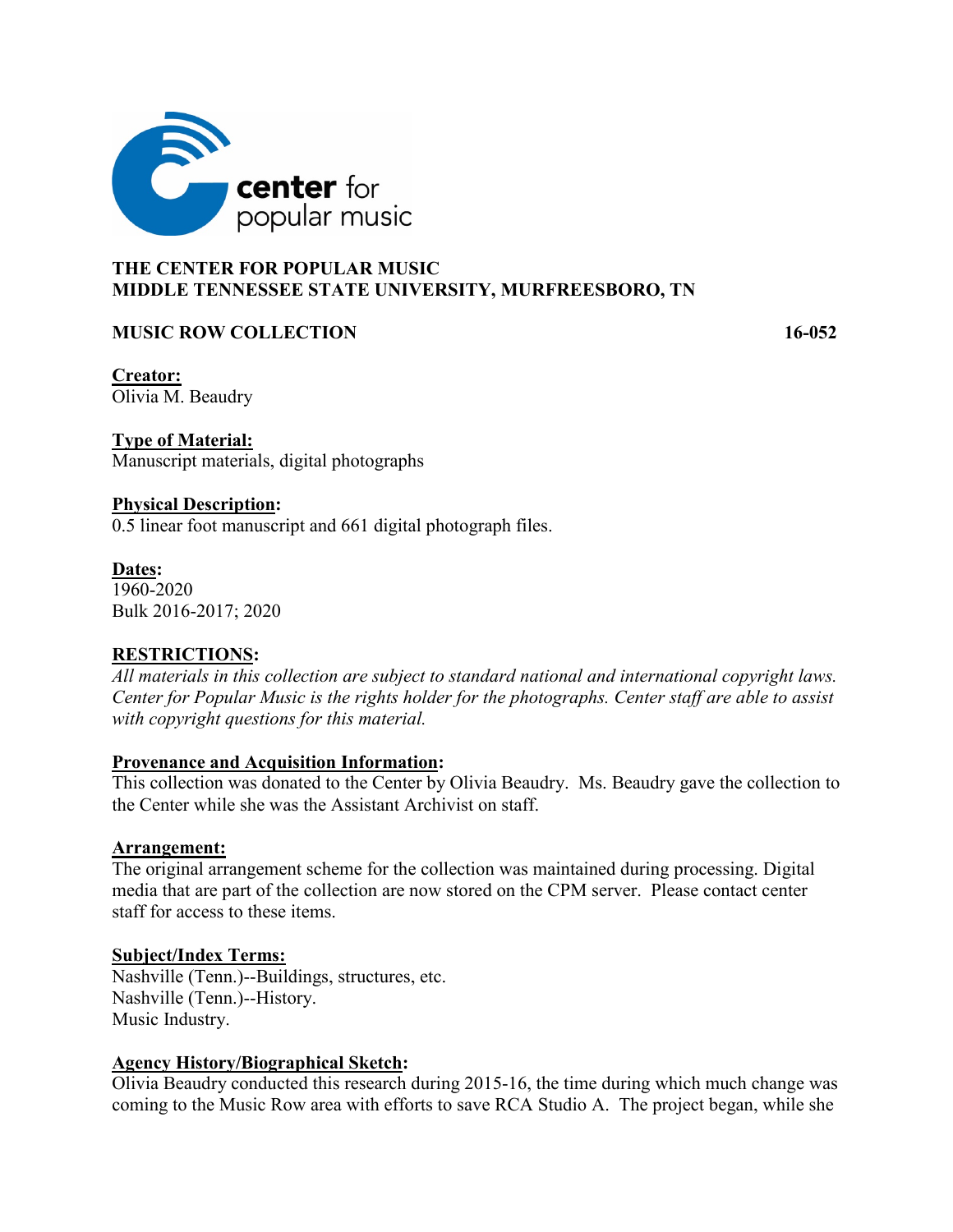was the Archivist at Curb Records, to help Dr. Don Cusic of Belmont University prepare for a presentation at the International Country Music Conference. Olivia then took upon herself to continue research with other buildings and to photograph many of the buildings as they stood at that time. Updated photographs were taken in September of 2020. Olivia Beaudry was also the Library Assistant at the Center for Popular Music at the time this collection was created.

## **Scope and Content:**

This collection consists of materials collected and used by Olivia Beaudry. The manuscript papers consist deeds, GIS map information, articles, and photographs pertaining to the music row area of Nashville, Tennessee. Some refer to other building outside of the traditional music row neighborhood, but pertain to the music industry in Nashville.

# **Collection Contents (Folder/Box List):**

All folder labels are original to collection.

### **Box # Folder # Description**

| Box 1     | <b>Manuscripts</b>                                     |
|-----------|--------------------------------------------------------|
| Folder 1  | Photograph contact sheet                               |
| Folder 2  | <b>General Music Row</b>                               |
| Folder 3  | National Trust for Historic Preservation – Music Row   |
| Folder 4  | 1 Music Square East – Owen Bradley Park                |
| Folder 5  | 10 Music Square East - BMI                             |
| Folder 6  | 27 Music Square East                                   |
| Folder 7  | 34 Music Square East - Quonset Hut                     |
| Folder 8  | 35 Music Square East                                   |
| Folder 9  | 38 Music Square East – Buddy Lee Attactions            |
| Folder 10 | 47 Music Square East – Curb's Cash Museum              |
| Folder 11 | 48 Music Square East – Curb Records                    |
| Folder 12 | 55 Music Square East                                   |
| Folder 13 | 1611 Roy Acuff Place – RCA Studio B                    |
| Folder 14 | 2 Music Square West - ASCAP                            |
| Folder 15 | 30 Music Square West – RCA Studio A                    |
| Folder 16 | $1117$ 17 <sup>th</sup> Ave South – Honky Tonk Central |
| Folder 17 | 2510 Franklin Pike – Acuff-Rose                        |
| Folder 18 | 1802 Grand Ave – Quad Studio                           |
| Folder 19 | 1525 McGavock St – RCA Victor                          |
| Folder 20 | Owen Bradley                                           |
| Folder 21 | Mike Curb                                              |

**Digital Files** - Contact CPM Staff for complete list and access.

# **Location:**

All manuscript materials are located in the special collections storage area filed by accession number.

# **Related Materials:**